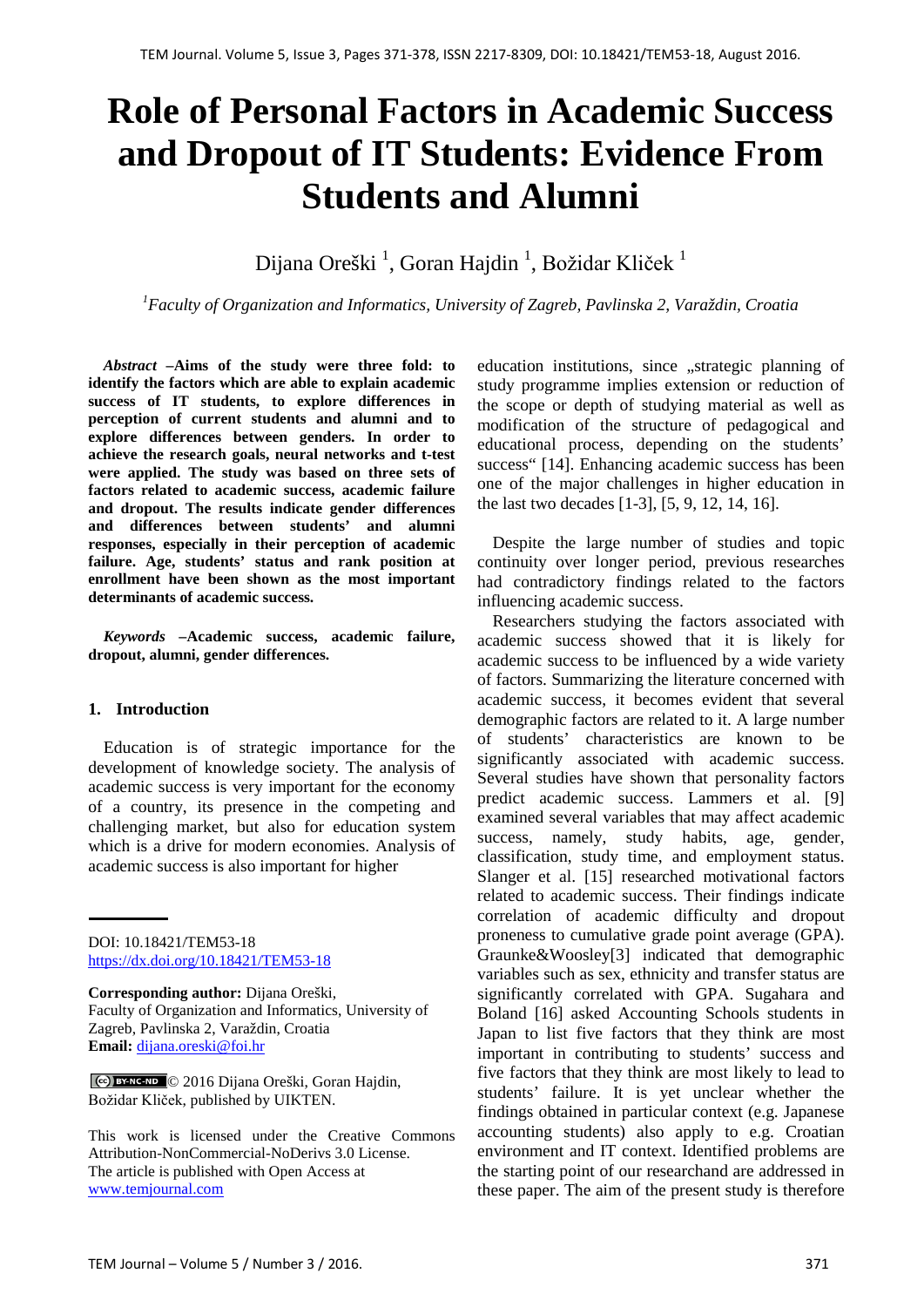to investigate the relations between student characteristics and academic success in the Croatian IT context. It should be noted that most of these prior studies have primarily been focused on perspective of current students. Our study also extends prior research in one other way: we are taking into account alumni perspective and comparing it to thestudents` perception according to the three sets of factorsrelated to academic success, academic failure and dropout.

# **2. Research methodology**

Three types of data mining approaches were conducted in this study. The first approach is descriptive which is concerned with the nature of the dataset such as the frequency table and the average values with standard deviations. In addition, t-test is conducted to determine possible differences between students and alumni, and between genders. The third type of data mining approach, i.e. predictive data mining, is conducted by using four different methods: discriminant analysis, regression analysis, decision trees and neural networks. Among the four methods the neural network models have shown the best results and thus are presented in the paper.

# **a. T - test**

Gender and student-alumni group differences in the perception of success, failure and retention factors were tested using a t-test. Included in each linear model were the nine factors of success, nine factors of failure and ten factors related to retention. Factors are listed in the Table 1. All statistical analyses were conducted using SAS JMP. Statistical significance was set at  $p < 0.05$ .

## **b. Neural networks**

In the academic success prediction literature the traditional approaches use discriminant analysis, logistic regression or multiple regression. Interest among researchers for applying data mining techniques (neural networks and decision trees) to this domain has been growing. Several previous research papers demonstrated better success of data mining techniques over traditional statistical approaches and indicated their significant potential in providing useful predictive models [2, 5,11,12].

Artificial neural networks (ANN) offer many advantages over conventional statistical methods [2, 5]. Artificial neural networks are non-linear mapping systems with a structure loosely based on principles observed in biological nervous systems. The ANN uses the data to develop an internal representation of the relationship between the variables, and does not make assumptions about the nature of the distribution of the data. Another advantage is that while traditional approaches are not adaptive, artificial neural networks read just their weights as new input data becomes available [2, 5]. The model we used in this paper is based on a special case of a feedforward neural network known as a multi-layer perception (MLP). Regarding the network topology used here, our findings are that one hidden layer is enough to predict academic success with a very high accuracy and reliability. Number of nodes in hidden layer was 18 ((number of input variables+number of output variables)/2) Kfoldcrossvalidation was used as validation method.

# **3. Research results**

Results are presented in three parts. First, the means and standard deviations of the variables used in the analyses are reported in subsection 3.1. Neural network analyses were conducted to investigate which student characteristics are associated with academic success. Predictors were: age, gender, student status, rank position, study programme, factors of academic success, factors of academic failure and academic dropout factors. Academic success (measured with grade point average, GPA) was dependent variable. Results are presented in subsection 3.2.

The t-test results in subsections 3.3. and 3.4. showthe student-alumni and gender differences in perception of factors which are determinants of academic success, failure or dropout. However, the analysis of the differences has not controlled effects of other determining factors such as how age, study programme and other factors will affect student`s success.

## *3.1. Data description*

Data for the research was collected through a questionnaire survey conducted during the summer semester of academic year 2014-2015 among current students and alumni of one faculty which is part of the University of Zagreb. All study participants have been enrolled in study programs focused on the information technology (IT). Survey questionnaire was based on Sugahara and Boland's [16] questionnaire which was further adjusted according to our research goals with extended set of questions related to the alumni students. After eliminating outliers and incomplete data, the sample comprised 516 respondents: 354 current students and 162 alumni. Table 1.shows all variables included in the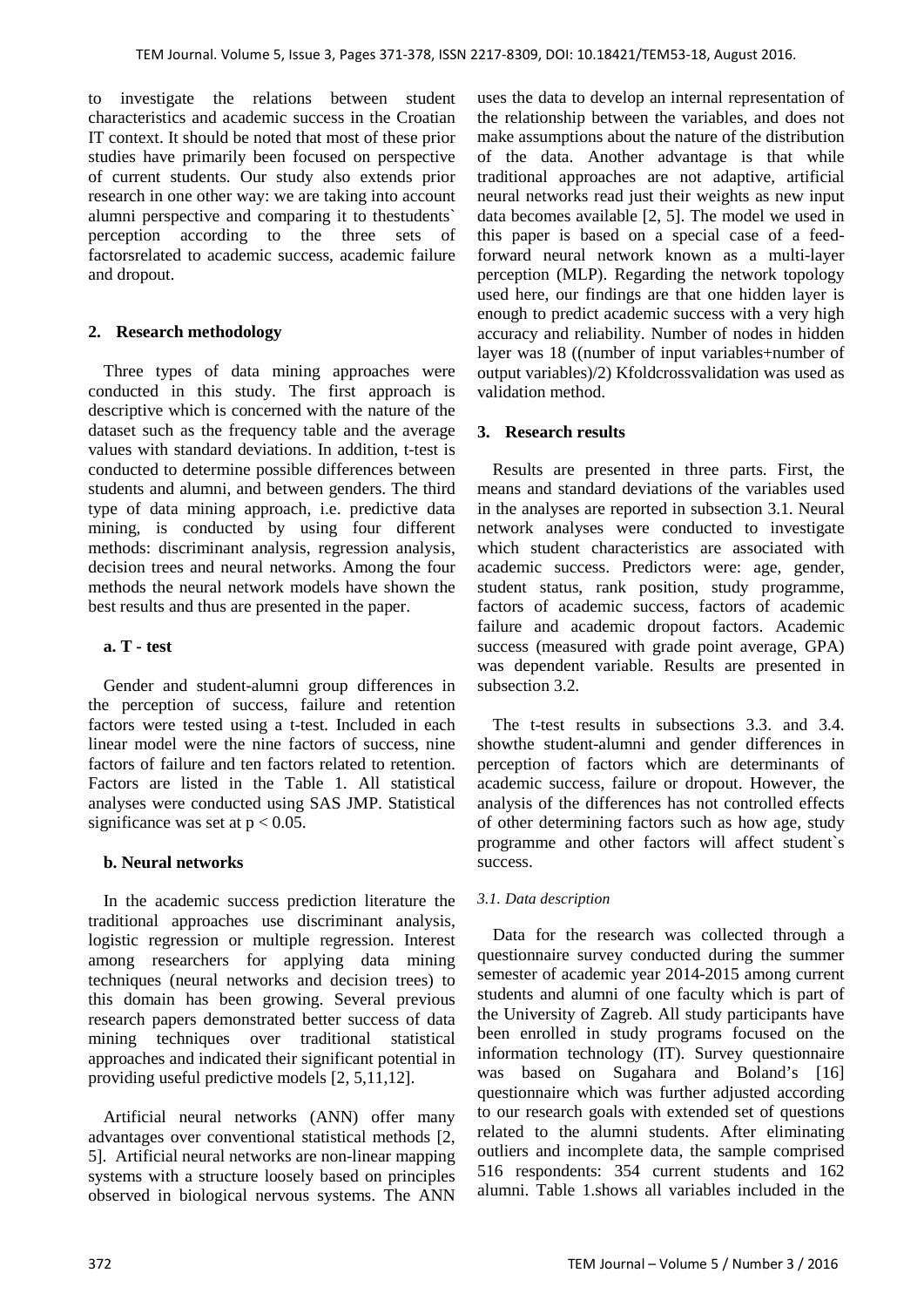**Motivation and well-defined objectives**

questionnaire and respective descriptive statistics for each of the variables. Variables are presented and annotated as follows: demographic variables (red color), success factors (blue color), factors of failure (orange color) and dropout factors (green color). All variables are sorted by mean values. Variables defining success (gray color) are positioned at the end of the table. For the each factor in three groups (academic failure, success and dropout) respondents were asked to grade importance of each factor with points from 0 to 10.GPA is in the range from 2.00 to 5.00, since grades are from 1 (lowest) to 5 (highest) in Croatian system.

Sample comprised of 41,67% of females and 58,33% males. Most of the respondents are (were) enrolled in graduate study of informatics (37,38%), followed by undergraduate study of economics (23,36%) and professional study programme (20,79%). Average age of respondents is 25 years.

*Table 1. Variables description and descriptive statistics (gray - sociodemographic characteristics, blue - success factors, orange - failure factors, green - retention factors, red – variables defining success)*

| <b>Study programme</b>                                  |             |                    |  |  |
|---------------------------------------------------------|-------------|--------------------|--|--|
| <b>Undergraduate study of Informatics</b>               |             | 7.9%               |  |  |
| <b>Undergraduate study of Economics</b>                 |             | 23,36%             |  |  |
| raduate study of Informatics                            |             | 37,38%             |  |  |
| <b>Graduate study of Economics</b>                      |             | 7%                 |  |  |
| <b>Professional study programme</b>                     |             | 20,79%             |  |  |
| Postgraduate study                                      |             | 3,57%              |  |  |
| Age<br>Mean = $25,29$ , st.dev = $7,23$                 |             |                    |  |  |
| <b>Gender</b>                                           |             |                    |  |  |
| Female = $215$ , Male = $301$                           |             |                    |  |  |
| <b>Student status</b>                                   |             |                    |  |  |
| Value                                                   |             | <b>Probability</b> |  |  |
| Switched from full time to part time                    | 7.20        |                    |  |  |
| <b>Part time student</b>                                |             | 10,70              |  |  |
| Part time student (employed)                            |             | 6,23               |  |  |
| <b>Full time student</b>                                |             | 75,87              |  |  |
| <b>Rank position when enrolling the study programme</b> |             |                    |  |  |
| Value                                                   | Probability |                    |  |  |
| After two hundred                                       | 5.305       |                    |  |  |
| <b>First ten</b>                                        | 17,878      |                    |  |  |
| <b>First two hundred</b>                                | 16,896      |                    |  |  |
| <b>First fifty</b>                                      | 34,774      |                    |  |  |
| <b>First hundred</b>                                    | 25,147      |                    |  |  |
| <b>Student or alumni</b>                                |             |                    |  |  |
| Alumni 162                                              |             |                    |  |  |
| <b>Students 354</b>                                     |             |                    |  |  |
| <b>Persistence</b><br>Mean = $8,78$ st.dev = $1,66$     |             |                    |  |  |
| <b>Availability of learning materials</b>               |             |                    |  |  |

 $Mean = 8,40$  st.dev = 1,75 **Demotivation to learn and carry out responsibilities** Mean = 7,85 st.dev =  $2,13$ **Feeling that gained knowledge is valued in the profession** Mean = 7,85 st.dev =  $2,25$ **Positive and stable environment and conditions for learning** Mean = 7,63 st.dev =  $1,97$ **Laziness** Mean = 7,59 st.dev =  $2,61$ **Interaction with peers and teachers** Mean = 7,16 st.dev =  $2,06$ **Wrong choice of study programme** Mean = 7,04 st.dev =  $2,54$ **Study programme is too hard** Mean =  $6,75$  st.dev =  $2,5$ **Preparation for learning** Mean =  $6,65$  st.dev =  $2,32$ **Poor responsibilities management** Mean =  $6,51$  st.dev =  $2,57$ **Previous knowledge and talent** Mean =  $5,93$  st.dev =  $2,12$ **Management of time and responsibilities** Mean =  $5,93$  st.dev =  $2,22$ **Lack of time and learning organization**  $Mean = 5.61$  st.dev = 2,84 **Too little effort** Mean =  $5,46$  st.dev =  $3,06$ **Financial problems and poor conditions for learning** Mean =  $5,32$  st.dev =  $2,84$ **Poorly organized study programme** Mean =  $5,00$  st.dev =  $2,85$ **Poor preparation for classes** Mean =  $4.98$  st.dev =  $2.57$ **Personal issues** Mean =  $4.96$  st.dev =  $2.62$ **Inability to balance study and other commitments (family, work, ...)** Mean =  $4,67$  st.dev =  $3,04$ **Other liabilities (family, business, sports, social engagement, etc.)** Mean =  $4,60$  st.dev =  $2,58$ **Various trials which young people are subject to** Mean =  $4,09$  st.dev =  $3,07$ **Subject matter is too hard** Mean =  $4,03$  st.dev =  $2,92$ **Unavailable learning materials**  $Mean = 4.00$  st.dev = 3.04 **Inadequate environment and conditions for learning**  $Mean = 3,61$  st.dev = 2,81

 $Mean = 8,51$  st.dev = 1,78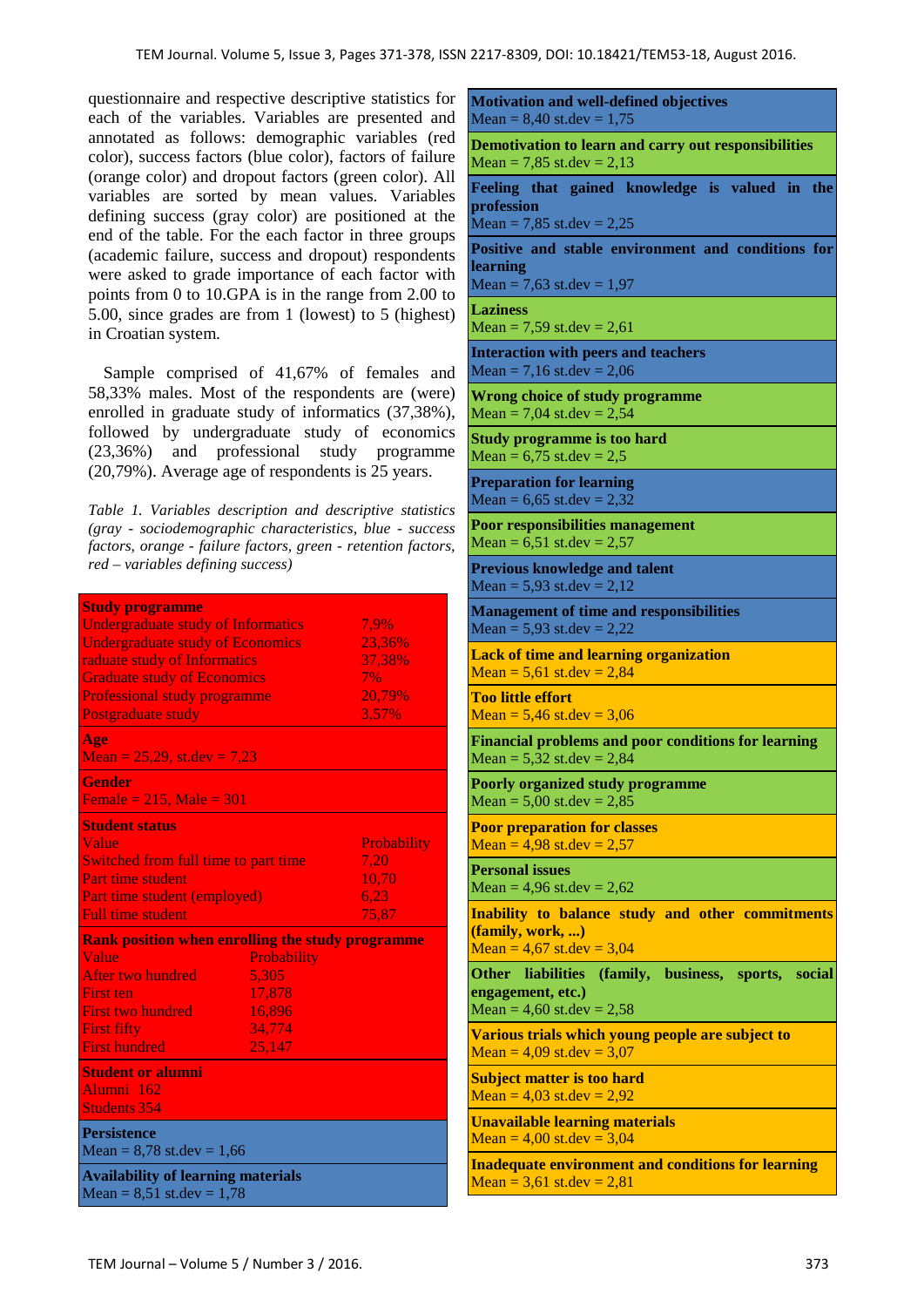| <b>Health issues</b><br>Mean = $3,12$ st.dev = $2,59$                        |             |  |  |  |  |
|------------------------------------------------------------------------------|-------------|--|--|--|--|
| <b>Health problems</b><br>Mean = 2,01 st.dev = $2,68$                        |             |  |  |  |  |
| How do you rate your success as a student<br>Mean = $6,39$ , st.dev = $2,13$ |             |  |  |  |  |
| <b>GPA</b>                                                                   |             |  |  |  |  |
| Value                                                                        | Probability |  |  |  |  |
| $2,00 - 2,30$                                                                | 2,390       |  |  |  |  |
| $2,31 - 2,60$                                                                | 4.582       |  |  |  |  |
| $2,61 - 2,90$                                                                | 11,355      |  |  |  |  |
| $2.91 - 3.20$                                                                | 22,908      |  |  |  |  |
| $3,21 - 3,50$                                                                | 21,116      |  |  |  |  |
| $3,51 - 3,80$                                                                | 15,339      |  |  |  |  |
| $3,81 - 4,10$                                                                | 11,554      |  |  |  |  |
| $4,11 - 4,40$                                                                | 5,179       |  |  |  |  |
| $4,41 - 4,70$                                                                | 3,386       |  |  |  |  |
| $4,71 - 5,00$                                                                | 2,191       |  |  |  |  |

Distribution of factors in Table 1.shows that success factors have been ranked higher according to the average value. This indicates that students recognize success factors more as those that influence academic success. On the other hand, students recognize less factors related to academic failure as those which should influence it. Six out of eleven of the dropout factors have been recognized by students as those which influence more academic dropout: *Demotivation to learn and carry out responsibilities, Positive and stable environment and conditions for learning, Laziness, Wrong choice of study programme, Study programme is too hard and Poor responsibilities management*.

Interesting to note is that health issues and problems are recognized by students as the ones with least impact among academic failure factors as well as academic dropout factors. In addition, students recognized motivation as one of the key elements in both academic success and academic dropout factors. Another factor, which is closely connected in two groups, is time management that is recognized similar as factor of academic success and academic failure.

Opposite results related to difficulty of study programme (*Study programme is too hard* among academic dropout factors and *Subject matter is too hard among* academic failure factors) indicate that students are more likely to quit the subject than cope with tough challenges. Same can be concluded for the learning environment (*Inadequate environment and conditions for learning* and *Positive and stable environment and conditions for learning*).

#### *3.2. Factors determining success*

In order to get a better insight into the importance of the input variables (demographic variables, academic success factors, academic failure factors and dropout factors) for output variable (GPA), we have performed sensitivity analysis in which the impact of certain input variable of the model on the output variable has been analyzed. For the purposes of this study SAS JMP software package was used in neural network modelling.

According to Figure 1.four factors that influence GPA the most are related to sociodemographic characteristics. Study program that is enrolled by student is related to findings in chapter 3.1. where we noted connection between quitting the study programme that is too hard and persisting when facing hard challenges. With further analysis of the data gathered by students' administration office we confirmed results which indicate that there is significant statistical differencebetween students' GPA enrolled in different study programmes.This indicates that more successful students tend to enroll one study programme while less successful students enroll another one. We canclosely connect *Rank position when enrolling thestudy programme* to the *Study programme* factor since it is related to the input quality of students' that enroll specific study programmes and is presented as the fourth factor in the Figure 1. This indicates that universities can partially predict student academic achievement by analysing their enrolling rank and their preference of study programme. This results are in line with findings from previous study of Klicek, Oreski and Divjak [8]. They identified enrollment ranking as significant factor of academic success in an early stage of study process.Age as the second factor is an interesting factor to analyse. We conducted correlation analysis to determine if there is any connection between age and GPA. The correlation analysis showed positive correlation (*r=0,51, p<0,001*) between mentioned two factors. This could indicate that older students tend to focus more on the GPA despite that the focus could prolong their study for several years.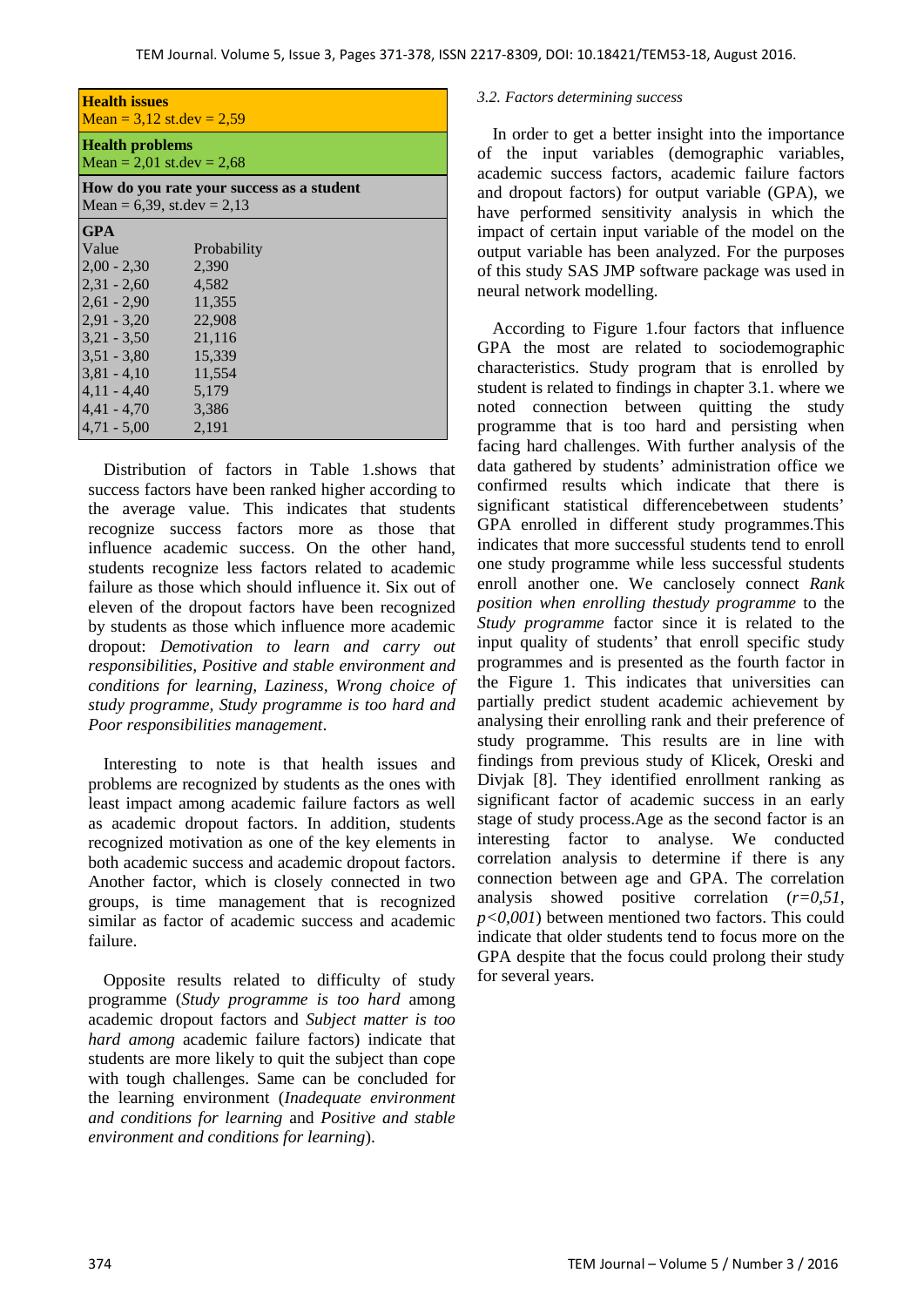

*Figure 1. Importance of factors for GPA (red sociodemographic characteristics, blue - success factors, orange - failure factors, green - retention factors)*

Student status factor can be related to the time management factor mentioned in chapter 3.1. According to the data received from students' administration office full time students are more successful than part time students. This is closely related to available study time and time management where full time students have more study time available than part time students.

#### *3.3. Differences between current students and alumni in perception of factors*

Table 2.summarizes the survey responses and shows differences in perception of factors between students and alumni. The F statistic and level of significance are presented in first two columns. Significance of the difference is presented in column Sig. (2-tailed) followed by mean difference. The order of variables is by mean difference, with the highest difference presented first. Only statistically significant differences are presented in table 2.

| factors, green - retention factors)                                  |                               |                              |          |                              |        |                       |               |       |       |
|----------------------------------------------------------------------|-------------------------------|------------------------------|----------|------------------------------|--------|-----------------------|---------------|-------|-------|
|                                                                      |                               | Levene's Test for            |          | t-test for Equality of Means |        |                       |               |       |       |
| Factors                                                              | Stud./Alu<br>$\rm \ddot{\rm}$ | <b>Equality of Variances</b> |          |                              |        |                       |               | Std.  |       |
|                                                                      |                               | F                            | Sig.     | t                            | df     | $Sig. (2-$<br>tailed) | Mean<br>diff. | Error | Mean  |
|                                                                      |                               |                              |          |                              |        |                       |               | diff. |       |
| How do you rate your success as                                      | S                             | 18,96                        | $\theta$ | $-9,68$                      | 513    | < 0,001               | $-1,82$       | 0,188 | 5,844 |
| student                                                              | $\overline{A}$                |                              |          | $-10,6$                      | 372,71 | < 0.001               | $-1,82$       | 0,171 | 7,664 |
| Inability to balance study and other<br>commitments (family, work,.) | S                             | 1,651                        | 0,199    | 4,173                        | 512    | < 0.001               | 1,2           | 0,288 | 5,039 |
|                                                                      | $\overline{A}$                |                              |          | 4,26                         | 306,68 | < 0.001               | 1,2           | 0,282 | 3,839 |
| Subject matter is too hard                                           | S                             | 0,168                        | 0,682    | 3,917                        | 514    | < 0,001               | 1,083         | 0,276 | 4,359 |
|                                                                      | $\overline{A}$                |                              |          | 3,959                        | 301,88 | < 0.001               | 1,083         | 0,273 | 3,276 |
| Lack of time and learning                                            | <sub>S</sub>                  | 0,85                         | 0,357    | 3,782                        | 514    | < 0.001               | 1,018         | 0,269 | 5,922 |
| organization                                                         | $\overline{A}$                |                              |          | 3,719                        | 283,43 | < 0.001               | 1,018         | 0,274 | 4,904 |
| Availability of learning materials                                   | <sub>S</sub>                  | 9,969                        | 0,002    | 5,973                        | 513    | < 0.001               | 0.988         | 0,165 | 8,814 |
|                                                                      | $\overline{A}$                |                              |          | 5,454                        | 241,2  | < 0.001               | 0.988         | 0,181 | 7,826 |
| Poorly organized study programme                                     | S                             | 0.447                        | 0.504    | 2,746                        | 511    | 0.006                 | 0.748         | 0,272 | 5,235 |
|                                                                      | $\overline{A}$                |                              |          | 2,723                        | 289,75 | 0,007                 | 0,748         | 0,275 | 4,487 |
| Positive and stable environment and<br>conditions for learning       | S                             | 0,385                        | 0,535    | 3,727                        | 510    | < 0.001               | 0,699         | 0,187 | 7,840 |
|                                                                      | $\overline{A}$                |                              |          | 3,659                        | 283,48 | < 0.001               | 0,699         | 0,191 | 7,141 |
| Previous knowledge and talent                                        | S.                            | 2,443                        | 0,119    | 2,527                        | 514    | 0,012                 | 0,534         | 0,211 | 6,092 |
|                                                                      | $\overline{A}$                |                              |          | 2,675                        | 337,48 | 0,008                 | 0,534         | 0,2   | 5,558 |
| Management of time and                                               | <sub>S</sub>                  | 2,1                          | 0,148    | 2,509                        | 512    | 0,012                 | 0,457         | 0,182 | 8,073 |
| responsibilities                                                     | $\mathbf{A}$                  |                              |          | 2,444                        | 278,06 | 0,015                 | 0,457         | 0,187 | 7,616 |

*Table 2.T-test for student alumni differences(gray–variables defining success, blue - success factors, orange - failure factors, green - retention factors)*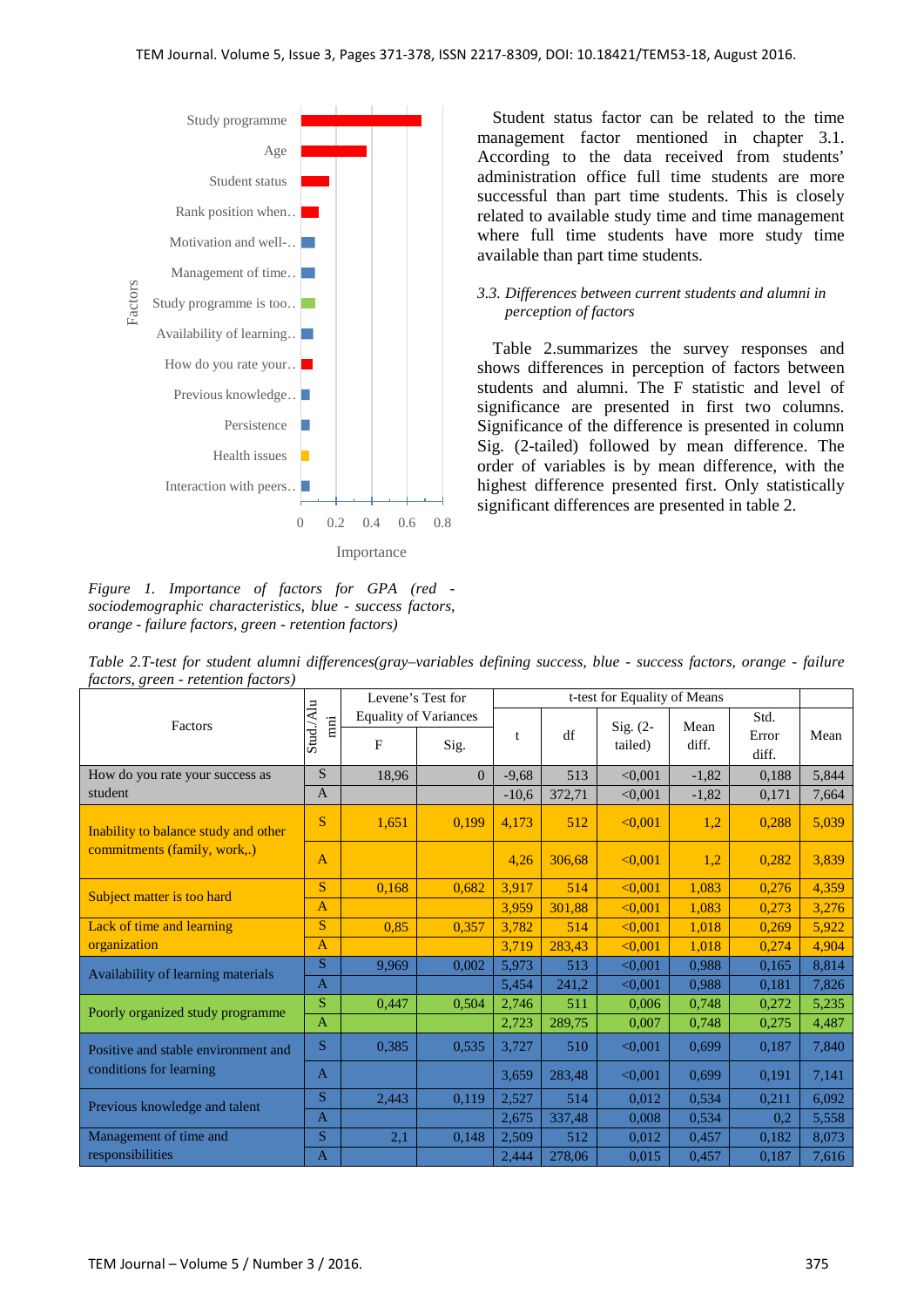We find that students' average scores are higher than those of alumni`s for all variables except evaluation of own success. According to the highest and most significant difference between students and alumni related to the evaluation of their own success interesting to note is that alumni evaluate themselves statistically significantly higher than students. This could be related to alumni's perception of their own success since they have finished university and many of them are employed. On the other hand, most students perceive their own success only through academic success (GPA, competitions, etc.).

Students and alumni have more diverse opinion related to academic failure factors and more coherent opinion related to academic success factors.One factor that stands out from the rest of the results is *Management of time and responsibilities*. It has much lower statistical significant difference than two closely related factors (*Inability to balance study and other commitments* and *Lack of time and learning organization*) which both have much higher statistical significant difference between students' and alumni's opinion.

#### *3.4. Gender differences in perception of factors*

After conducted analysis of gender differences we can conclude that both genders are consistent in their answers. Male survey participants place more value on factors related to time management and motivation, such as *Too little effort, Laziness* and *Various trials which young people are subject to*. Since time management and motivation characterize entrepreneurial behavior, our results are in accordance with the results of Kedmenec et al. [7], who found that in Croatian context male students have higher entrepreneurial intentions than female students. Female survey participants primarily place more value on factors related to health, such as *Health issues* (one of the academic success factors) and *Health problems* (one of the academic dropout factors). In line with this, Lammers, Onweugbuzie and Slatefound [9] found that female students were more likely to complete assignments several days before they were due to provide enough time to make necessary revisions, and were less likely to loaf when they should have been studying. In addition, according to Jansen and Bruinsm[6] females are more effective in the first and second year of higher education. This suggests that gender differences exist in academic performance. According to findings from several other studies (e.g., [1, 8, 10]), our research confirmed that good pre-university knowledge yielded higher achievements in the study. This suggests that prior educational achievements obtained before enrolling in higher education already can provide a basis for students' academic success and based on this, study success could be fairly accurately predicted.Compared with the previous literature, students in the present study had a tendency to rely on their own abilities and blame themselves for failure, rather than claiming this on others. This is contrary to results of Guney [4]. Guneyemphasised lecturer influence as the strongest factor for students' success. However, our findings are consistent with prior research (e.g. [13]) showing that age has strong effects on academic achievement.

|                                                     |            |                              | Tubic 9.1 hold for Schuch alfferences blue "success fucions, orange" future fucions, green "retention fucions) |                              |         |                       |               |            |       |
|-----------------------------------------------------|------------|------------------------------|----------------------------------------------------------------------------------------------------------------|------------------------------|---------|-----------------------|---------------|------------|-------|
|                                                     | Female/M   | Levene's Test for            |                                                                                                                | t-test for Equality of Means |         |                       |               |            |       |
| Factors                                             |            | <b>Equality of Variances</b> |                                                                                                                |                              |         |                       |               |            |       |
|                                                     |            |                              |                                                                                                                | t                            | df      | $Sig. (2-$<br>tailed) | Mean<br>diff. | Std. Error | Mean  |
|                                                     |            | F                            | Sig.                                                                                                           |                              |         |                       |               | diff.      |       |
| <b>Health</b> issues                                | F          | 5,615                        | 0,018                                                                                                          | 4,91                         | 508     | < 0.001               | 1,119         | 0,228      | 3,778 |
|                                                     | M          |                              |                                                                                                                | 4,792                        | 414,119 | < 0.001               | 1,119         | 0,234      | 2,659 |
| Management of time and<br>responsibilities          | $_{\rm F}$ | 4,088                        | 0,044                                                                                                          | 4,544                        | 512     | < 0.001               | 0,762         | 0,168      | 8,380 |
|                                                     | M          |                              |                                                                                                                | 4,61                         | 478,507 | < 0.001               | 0,762         | 0,165      | 7,618 |
| Health problems                                     | F          | 8,697                        | 0,003                                                                                                          | 3,07                         | 513     | 0,002                 | 0,731         | 0,238      | 2,437 |
|                                                     | M          |                              |                                                                                                                | 3,009                        | 425,79  | 0,003                 | 0,731         | 0,243      | 1,706 |
| Too little effort                                   | F          | 3.99                         | 0,046                                                                                                          | $-2,49$                      | 509     | 0,013                 | $-0,68$       | 0,273      | 5,061 |
|                                                     | M          |                              |                                                                                                                | $-2,45$                      | 429,058 | 0,015                 | $-0,68$       | 0,278      | 5,741 |
| <b>Laziness</b>                                     | F          | 19,78                        | $\theta$                                                                                                       | $-2,77$                      | 512     | 0.006                 | $-0,644$      | 0,232      | 7,219 |
|                                                     | M          |                              |                                                                                                                | $-2,69$                      | 402,017 | 0,007                 | $-0,644$      | 0,239      | 7,863 |
| Availability of learning<br>materials               | F          | 4,319                        | 0,038                                                                                                          | 3,657                        | 513     | < 0.001               | 0,574         | 0,157      | 8,851 |
|                                                     | M          |                              |                                                                                                                | 3,672                        | 467,471 | < 0.001               | 0,574         | 0,156      | 8,277 |
| Various trials which young<br>people are subject to | F          | 4,612                        | 0,032                                                                                                          | $-1,70$                      | 511     | 0.088                 | $-0,47$       | 0,275      | 3,817 |
|                                                     | M          |                              |                                                                                                                | $-1,73$                      | 480,654 | 0,083                 | $-0,47$       | 0,271      | 4,287 |

*Table 3.T-test for gender differences(blue - success factors, orange - failure factors, green - retention factors)*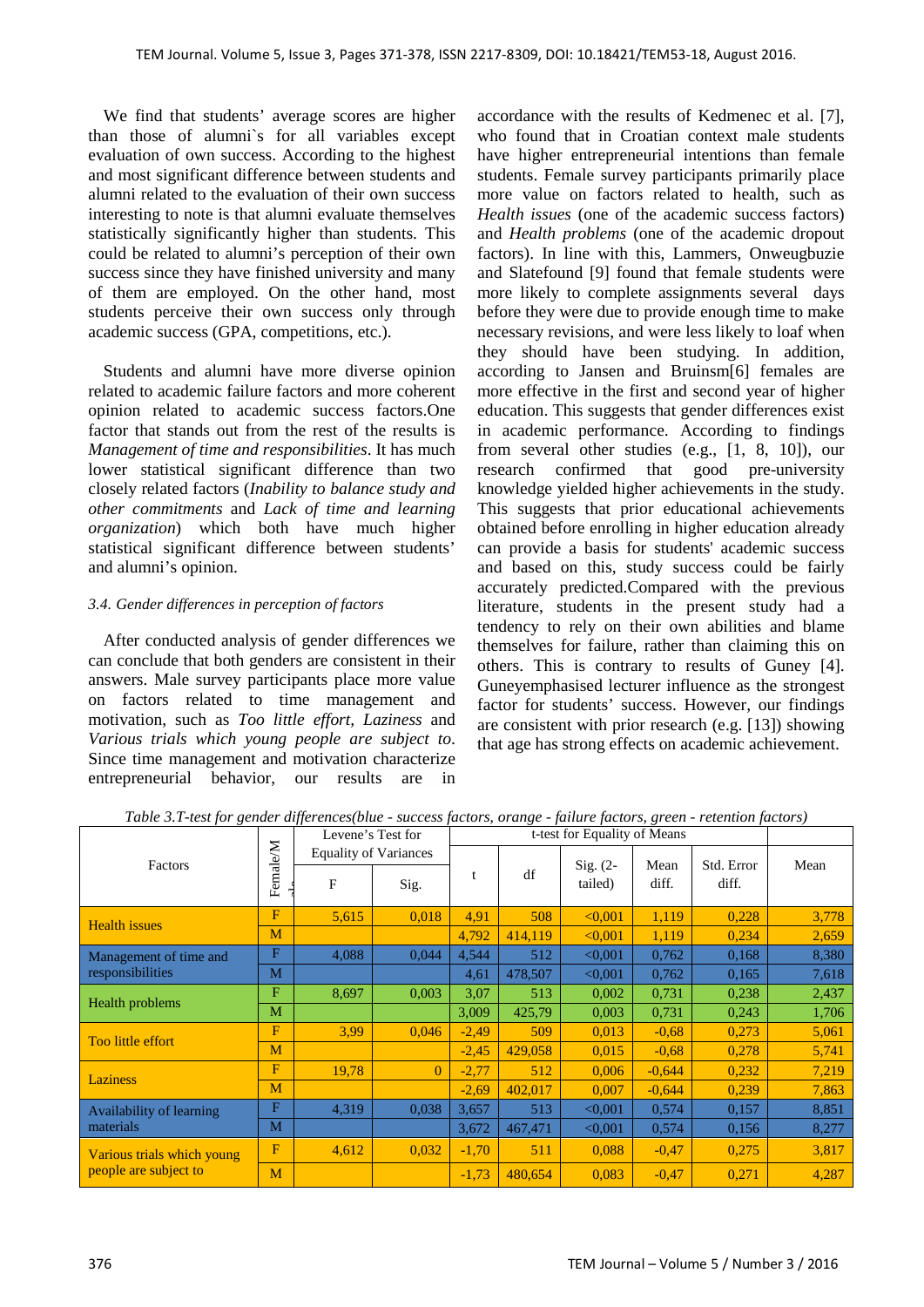#### **4. Conclusion**

Aim of the study was to investigate the relationships between a large number of factors and academic success, failure and dropout for undergraduate and graduate students of informatics or economics study programme. We have tried to gain more insight into which factors are consistent contributors to academic success, failure and dropout, and investigate if there are any gender differences in perception of the factors, or differences between current students and alumni.

Previous researches focused on the personal factors in academic success didn't focus on the alumni. With alumni as a part of the survey we provide a new dimension to the research of academic success factors. Since there are no papers we could compare our alumni results with, there are several open questions for future research: is experience of alumni gained through work environment cause of their lower evaluation of factors related to academic success when compared to students; are conducted changes in higher education which are focused on the quality of study programmes reason for students to evaluate factors related to the academic success higher than alumni? Those are just some of the open questions raised after conducting the survey and analyzing the results.

The results of conducted study show that factors which determine academic success are study programme, age, student status and rank position when enrolling the study programme.

Further results were focused on differences in perception of factors between current students and alumni. The results show that the greatest differences are among factors of academic failure. This issue hasn't been widely researched and we don't have any data we could compare our results with.

Third results were related to differences in perception of factors between genders. The results indicate consistency among gender responses. Male survey participants place more value on factors related to time management and motivation. On the other hand, female survey participants primarily place more value on factors related to health.

In future research certain questions could be directed towards further analysis of age factor, especially in correlation with duration of study which is necessary for a student to complete a study programme. This could answer the question if students which finish study programme faster also have higher GPA. Additional factors could be taken into consideration, especially ones related to academic success, such as time required to finish a study programme.

Because of the different sets of factors used in similar researches it is challenging to decide which factors should be taken into consideration when conducting a survey. Further challenges are faced when determining survey sample. Because of all the challenges one must be careful with generalizations and survey result interpretations. Because of this we didn't want to make any strong conclusions, but mostly focused on indications and open interpretations of the study results.

#### **References**

- [1]. Albertini, J. A., Kelly, R. R., &Matchett, M. K. (2012). Personal factors that influence deaf college students' academic success. Journal of deaf studies and deaf education, 17(1), 85-101.
- [2]. Gorr, W. L., Nagin, D., Szczypula, J. (1994). Comparative study of artificial neural network and statistical models for predicting student grade point averages. International Journal of Forecasting, 10, 17– 34.
- [3]. Graunke, S. S., &Woosley, S. A. (2005). An exploration of the factors that affect the academic success of college sophomores. College Student Journal, 39(2), 367.
- [4]. Guney, Y. (2011) Exogenous and Endogenous Factors Influencing Students' Performance in Undergraduate Accounting Modules, Accounting Education: an international journal, 18(1), pp.51-73.
- [5]. Hardgrave, B. C., Wilson, R. L., Walstrom, K. A. (1994). Predicting graduate student success: A comparison of neural networks and traditional techniques. Computers and Operations Research, 21, 249–263.
- [6]. Jansen, E. P. W. A., Bruinsma, M. (2005). Explaining achievement in higher education. Educational Research and Evaluation, 11, 235–252, doi:10.1080/13803610500101173
- [7]. Kedmenec, I; Smajlović, S; Jovanovski, K. Gender differences in the entrepreneurial, political and volunteering intentions of business students // Entrepreneurial Society: Current Trends and Future Prospects in Entrepreneurship, Organization and Management / Vuković, Ksenija ;Brčić, Ruža ; KlačmerČalopa, Marina, editor(s). Varaždin : Faculty of Organization and Informatics Varazdin, University of Zagreb, 2015. 256-263
- [8]. Klicek, B., Oreski, D., Divjak, B., Determining individual learning strategies for students in higher education using neural networks, International Journal of Arts and Sciences, 18(3) (2010), 22-40.